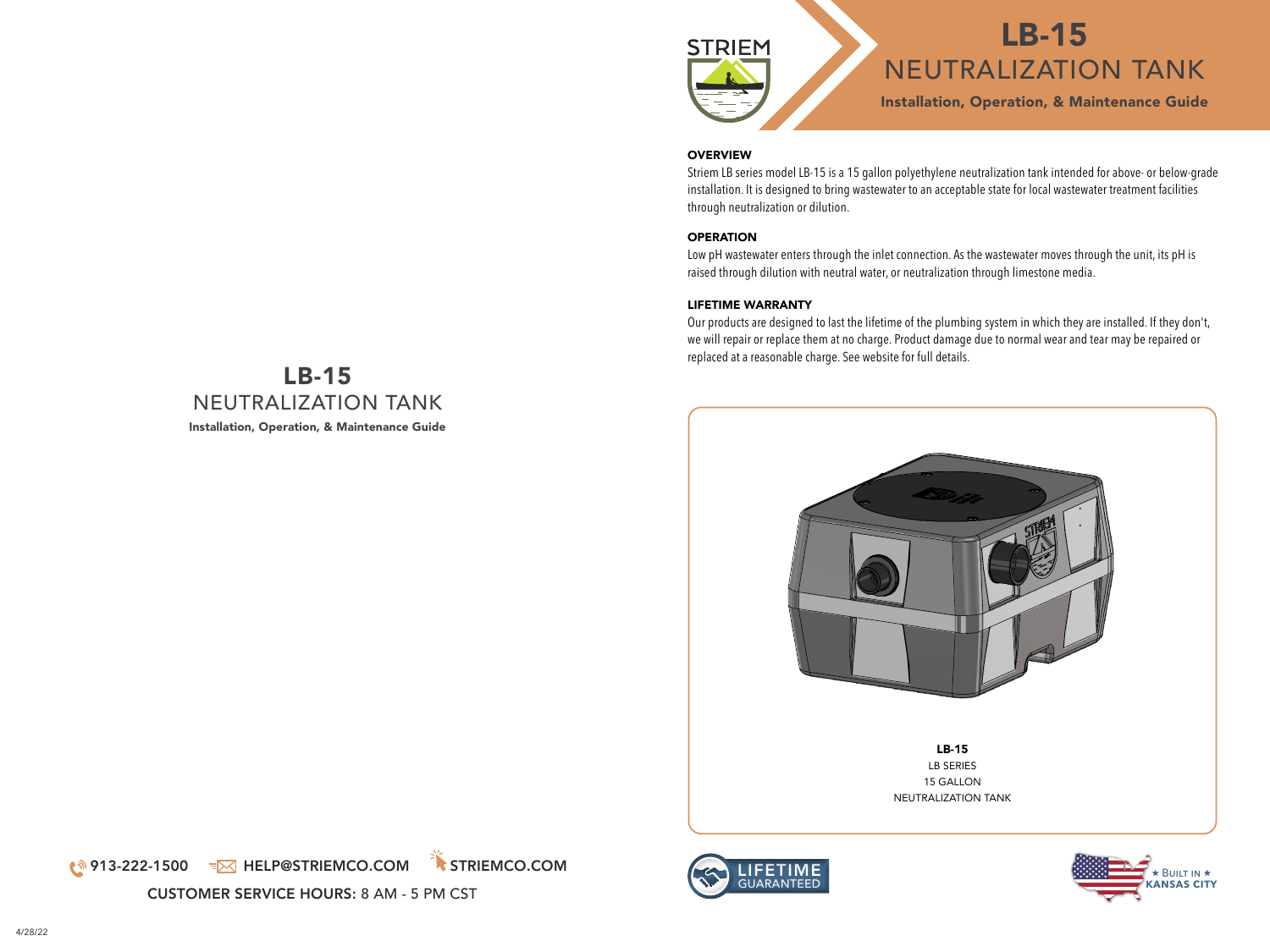

DO NOT AIR PRESSURE TEST UNIT! DOING SO MAY RESULT IN PROPERTY DAMAGE, SERIOUS BODILY INJURY, OR DEATH! Refer to Installation Instructions for correct testing procedure.

### LEAK/SEAL TESTING

**Do not air test unit or Teleglide Riser system!** Doing so may result in property damage, personal injury or death.

To perform a leak/seal test on the base unit, cap/plug all plumbing connections, remove the cover, and fill the unit with water just above the highest connection. Inspect unit and connections for leaks. Check water level at specific time intervals per local code.

### MAINTENANCE

- <sup>1</sup> Always take proper care to ensure a safe and healthy environment while maintaining the neutralization tank.
- <sup>2</sup> Remove cover.
- **3** Contact a professional pumper contractor to remove all contents of the neutralization tank, including wastewater, sludge, sediment, and limestone (if used).
- **4** Clean the drain lines and diptubes thoroughly of all debris.
- <sup>5</sup> Replace limestone, if used. A qualified professional should be responsible for the analysis of effluent, inspection, maintenance, and replacement of neutralizing agent.
- <sup>6</sup> Inspect cover gasket for wear and tear and reinsert cover.
- <sup>7</sup> Dispose of contents per local code.

MAINTENANCE FREQUENCY<br>Maintenance frequency depends on the quality and contents of the chemical waste passing through the system. Striem recommends inspecting the tank every one to three months until a proper maintenance schedule can be established.

Debris and sludge must be cleaned out periodically to allow the free flow of wastewater through the unit. If it is determined that the system will encounter solids, specify a Striem Solids Interceptor.

### TROUBLESHOOTING TIPS **!**



Slower than usual drainage may indicate a blockage and a need to maintain the neutralization tank. Ensure the drain lines and diptubes are cleared of all debris in the presence of slow drainage.

Effluent flow of high pH may indicate that the LB-15 neutralization agent has been depleted. In the presence of high pH effluent, maintain the unit immediately.